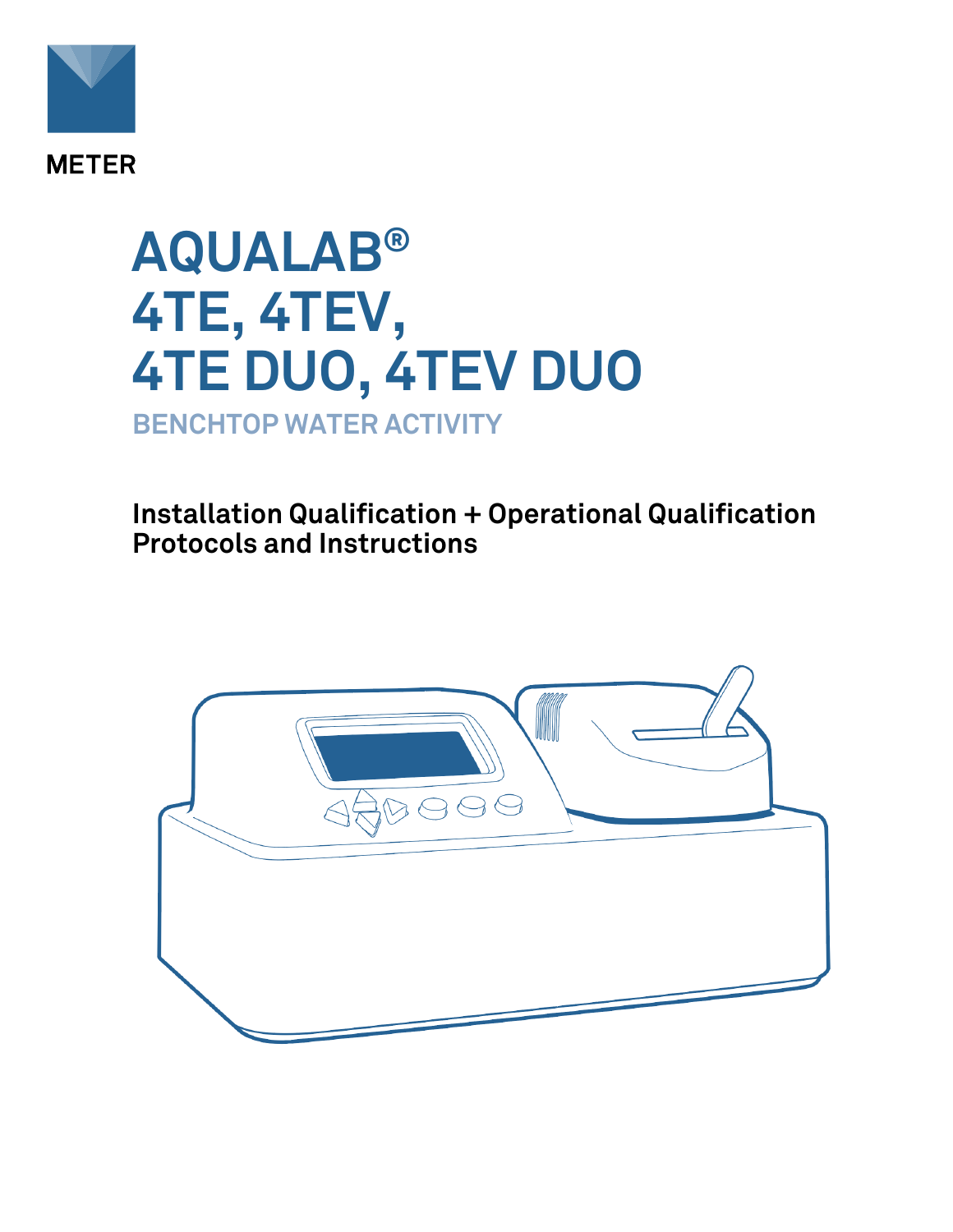

## **TABLE OF CONTENTS**

|      | 2.1 |  |
|------|-----|--|
|      |     |  |
|      | 2.3 |  |
|      | 2.4 |  |
|      |     |  |
|      |     |  |
|      |     |  |
|      |     |  |
|      |     |  |
|      |     |  |
| ii - |     |  |
|      |     |  |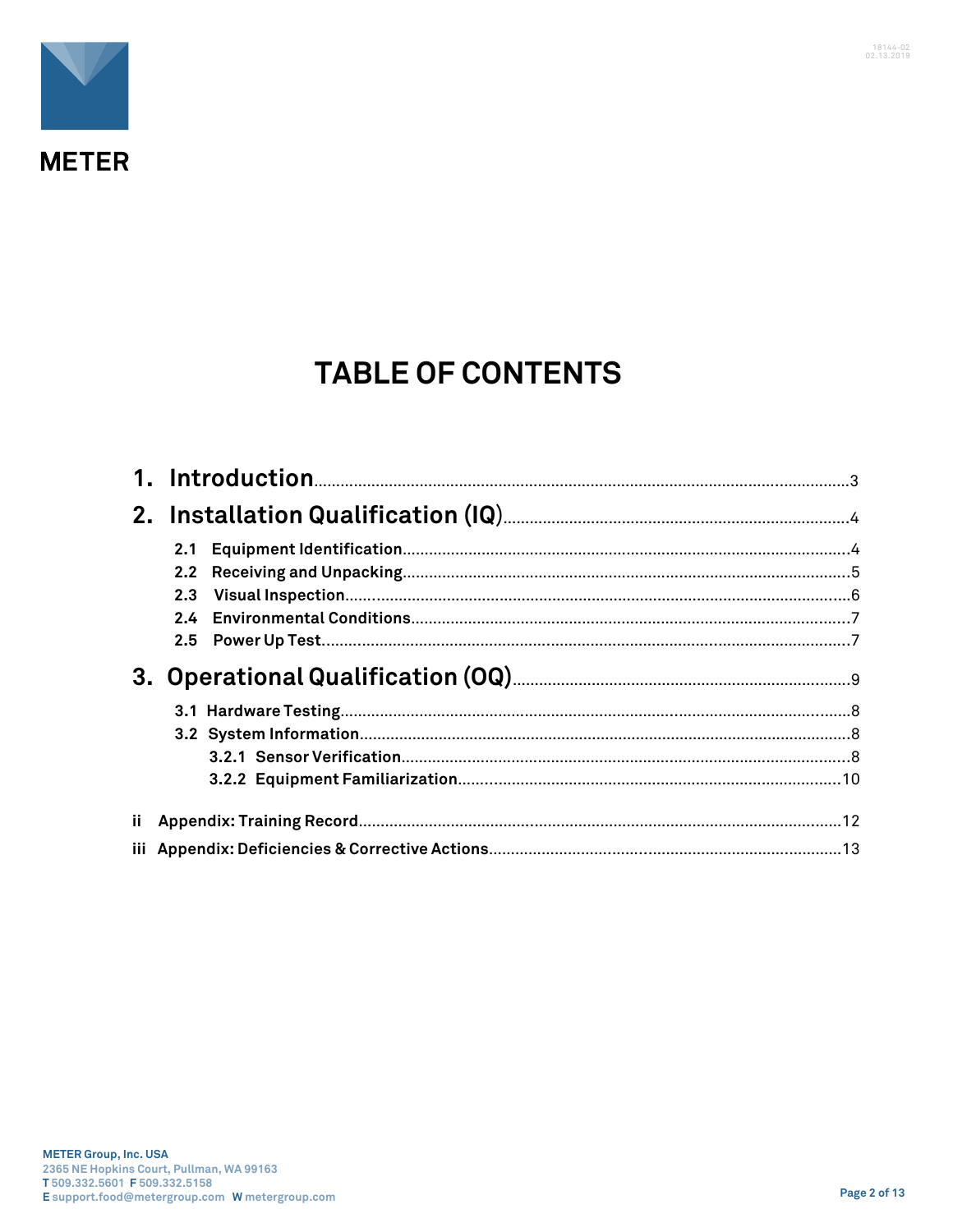

### **1. Introduction**

This Qualification protocol is solely intended to be used with new or relocated AQUALAB® instruments. It is written to assist the end-user in validation of predetermined specifications. The use of this document does not replace the need for the AQUALAB 4 User's Manual.

Information within the User's Manual is required to complete this IQ/OQ Protocol. If the manual has been misplaced, copies can be obtained from the manufacturer or downloaded from **metergroup.com/food**. Qualification of instrumentation is a formal process of documenting that an instrument is fit for its intended use and that it is kept maintained and calibrated.

#### **Responsibilities**

The instrument qualification carried out onsite is the sole responsibility of the instrument owner/user. However, METER Group, Inc. USA supports their customers in performing the qualification by providing the instrument qualification dedicated documentation and offering a qualification service. In this regard, the following responsibilities are defined:

#### **Performance of Qualification**

Execution of the instrument qualification and entire qualification of the installed system covered in this document is performed by a METER Group Inc., USA trained and authorized service personnel when ordered from a customer.

#### **Review and final qualification approval**

Final approval for the qualification must be completed after review of the qualification documentation filled out during performance of the qualification procedures (IQ/OQ protocols). The customer representative then signs the approved form.

#### **Installation Qualification (IQ)**

Installation qualification is documented proof that the instrument was received as designed and specified by the manufacturer, that it is properly installed in the selected environment, and that this environment is suitable for the operation and use of the instrument. The IQ section therefore describes and documents the instrument installation in the pre-determined environment. Further, the IQ verifies and ensures that all ordered parts and documentation are in place and that all supplied items are in working order and condition.

#### **Operational Qualification (OQ)**

The operational qualification serves as proof that the equipment operates as designed and intended, as well as fulfills acceptance criteria defined and stated in the Operational Qualification documentation. These criteria are defined and are based on the equipment technical specifications of the manufacturer.

#### **Performance Qualification (PQ)**

Performance qualification is documented proof that an instrument consistently performs according to the specifications appropriate for its routine use. Monitoring of equipment during routine operation is essential for ensuring that the ongoing performance is within specifications. The performance qualification, execution and frequency are solely under responsibility of the user. Performance validation should be designed to meet the specifications and accuracy for a given application.

#### **Equipment familiarization and operator training records**

All equipment users are to be instructed in basic operation, functionality, instrument parameters, as well as on basic hardware features of the installed system including routine maintenance and cleaning procedures. Please contact METER Group Inc., USA to learn about available training and seminars. Authorized support specialists perform the qualification services offered by METER Group, Inc. USA.

The IQ/OQ will not commence without acknowledgement of METER Group, Inc. USA's Terms and Conditions, your signature, and date below. Please fill out this form as completely as possible.

**Tal** I agree to METER Group, Inc. USA's Service terms, Payment terms, and Terms and Conditions **For more information visit metergroup.com/terms-conditions**

**Signature Date** 

#### **Name/Title**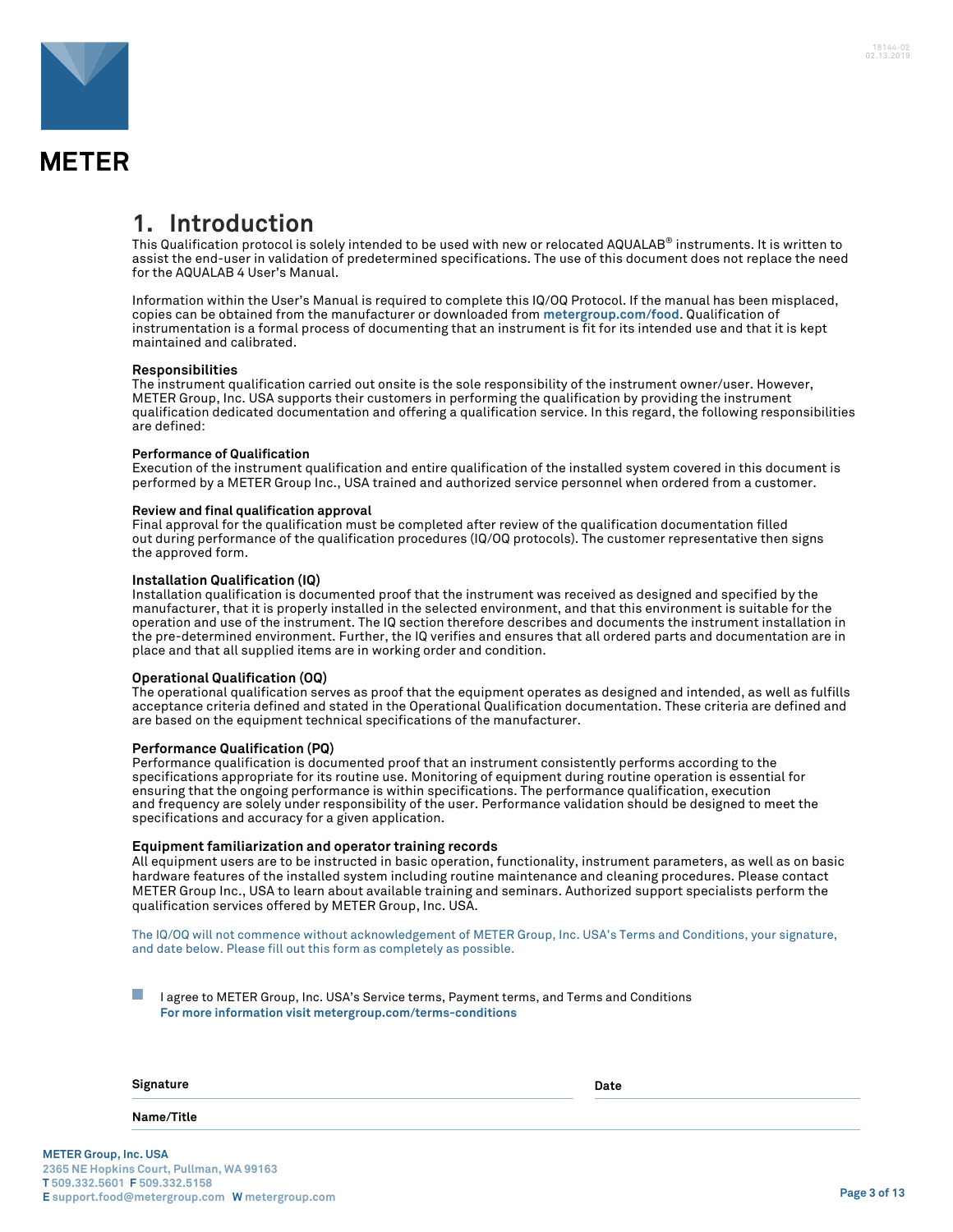

### **2. Installation Qualification (IQ)**

**Initial Qualification and Requalification**

The IQ protocols described below are dedicated to initial qualification and/or to requalification. Installation Qualification tests should be performed, [1] when the system is installed, [2] when the system is moved to a new location, [3] prior to running OQ tests. This section describes the procedure for receiving, unpacking, and installing an AQUALAB 4 Water Activity instrument.

The purchased AQUALAB 4 Water Activity instrument undergoing qualification is located at:

| <b>Company Information</b>                                                                    |                      |     |
|-----------------------------------------------------------------------------------------------|----------------------|-----|
| Company                                                                                       |                      |     |
| Department                                                                                    |                      |     |
| <b>Street Address</b>                                                                         |                      |     |
| City                                                                                          | <b>State</b>         | Zip |
| <b>Contact Information</b>                                                                    |                      |     |
| <b>First Name</b>                                                                             | <b>Last Name</b>     |     |
| Email                                                                                         | Phone                |     |
| Fill out this section after unpacking the AQUALAB 4 instrument and corresponding accessories. |                      |     |
| Manufacturer<br>METER Group, Inc. USA<br>Model                                                | <b>Serial Number</b> |     |
|                                                                                               |                      |     |
| <b>METER Group, Inc. USA</b><br><b>Authorized Representative</b>                              |                      |     |
| Signature                                                                                     | Date                 |     |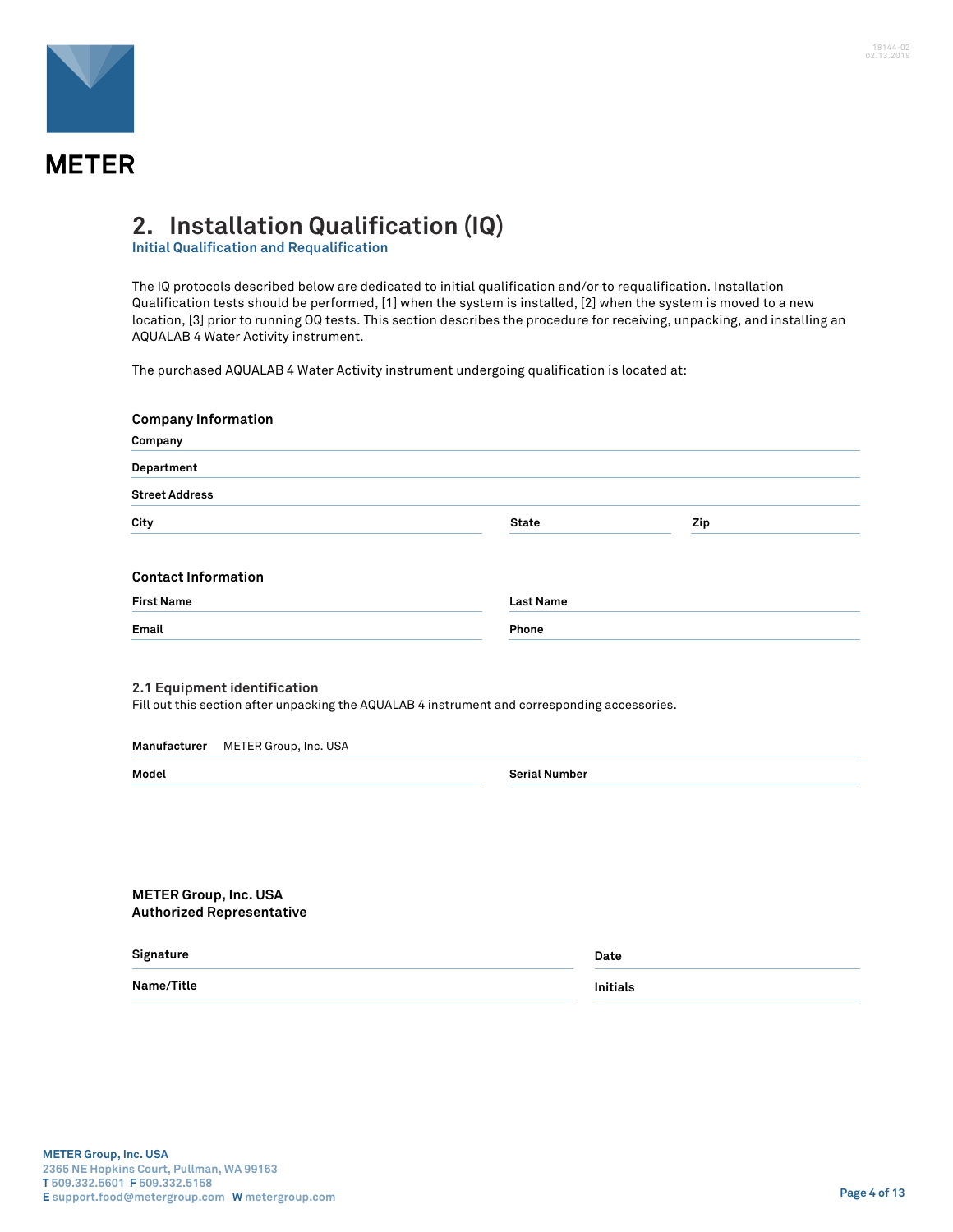

#### **2.2 Receiving and Unpacking**

Verify that the external packaging was not damaged during shipment in a way that the internal package content might be damaged.

#### **External packaging conditions Not Satisfactory Not Satisfactory Not Satisfactory**

Notes & remarks about receiving and packing.

#### **Checking Contents**

Compare shipment list with supplied items to ensure completeness of order.

| <b>AQUALAB<sup>®</sup></b> Instrument | Complete | Not Complete | N/A |
|---------------------------------------|----------|--------------|-----|
| <b>Quick Start Guide</b>              | Complete | Not complete | N/A |
| User's Manual                         | Complete | Not Complete | N/A |
| <b>Certificate of Calibration</b>     | Complete | Not Complete | N/A |
| <b>Trial Verification Standards</b>   | Complete | Not Complete | N/A |
| <b>SDS Documents</b>                  | Complete | Not Complete | N/A |
| <b>Power Cable</b>                    | Complete | Not Complete | N/A |
| <b>USB Cable</b>                      | Complete | Not Complete | N/A |
| Filters (TEV only)                    | Complete | Not Complete | N/A |
| <b>Cleaning Kit</b>                   | Complete | Not Complete | N/A |
| <b>AQUALAB Qualification Kit</b>      | Complete | Not Complete | N/A |
| <b>LDPE Sample Cups and Lids</b>      | Complete | Not Complete | N/A |
| DUO Quick Start (DUO only)            | Complete | Not Complete | N/A |

Notes & remarks from checking contents.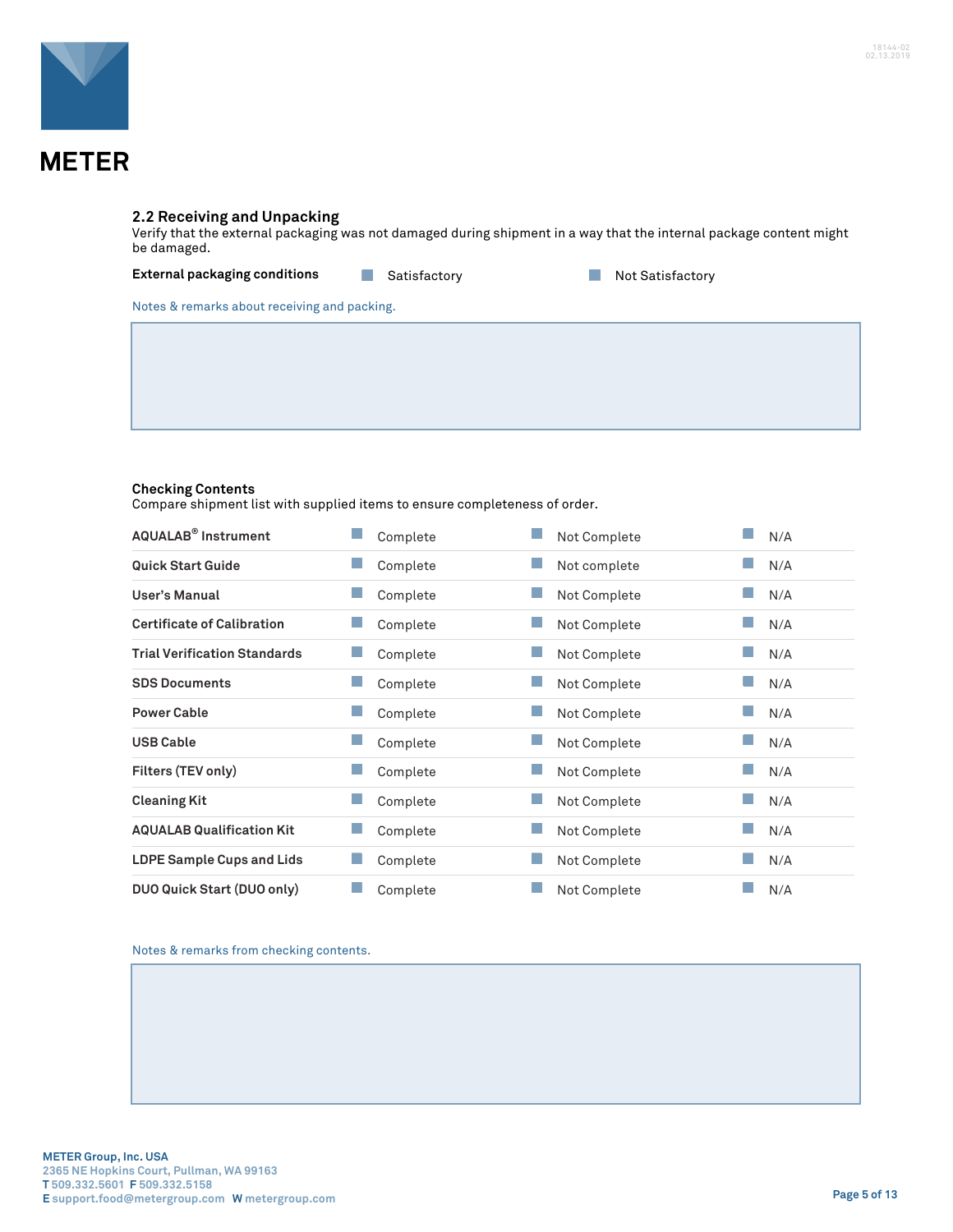



#### **Order Completeness**

All parts were received as ordered and the delivery is complete.  $\blacksquare$  Yes  $\blacksquare$  No

Any parts that were missing at the time of this supply verification and reported as Not Complete must be delivered to complete the shipment. Any parts marked as Not Complete must be indicated below and reviewed with the customer. Minor parts or accessories that do not impact the installation or qualification procedure or the functionality of the instrument can be accepted, if agreed upon by the customer to complete the remainder of the IQ/OQ process. Completed can be marked once the item has been received.

|                |          |   |                                          | Item | Date | <b>Initials</b> |
|----------------|----------|---|------------------------------------------|------|------|-----------------|
| <b>College</b> | Accepted |   | Completed                                |      |      |                 |
| h.             | Accepted | ٠ | Completed                                |      |      |                 |
| r.             | Accepted |   | Completed                                |      |      |                 |
|                | Accepted |   | Completed                                |      |      |                 |
| r.             | Accepted |   | Completed                                |      |      |                 |
|                | Accepted |   | Completed                                |      |      |                 |
|                |          |   |                                          |      |      |                 |
|                |          |   | Notes & remarks about order completeness |      |      |                 |

otes & remarks about order completeness.

#### **2.3 Visual Inspection**

After unpacking, verify that there is no physical damage to the instrument, cables, and accessories. Note all observed damage in the Remarks section. Minor defects that do not affect functionality can be marked as accepted, if approved by the customer.

| AQUALAB® Instrument  | Satisfactory | Not Satisfactory | Accepted |
|----------------------|--------------|------------------|----------|
| <b>Documentation</b> | Satisfactory | Not Satisfactory | Accepted |
| Other                | Satisfactory | Not Satisfactory | Accepted |

Notes & remarks about the visual inspection.

| Qualified by: |      |
|---------------|------|
| Signature     | Date |

**Name/Title Initials**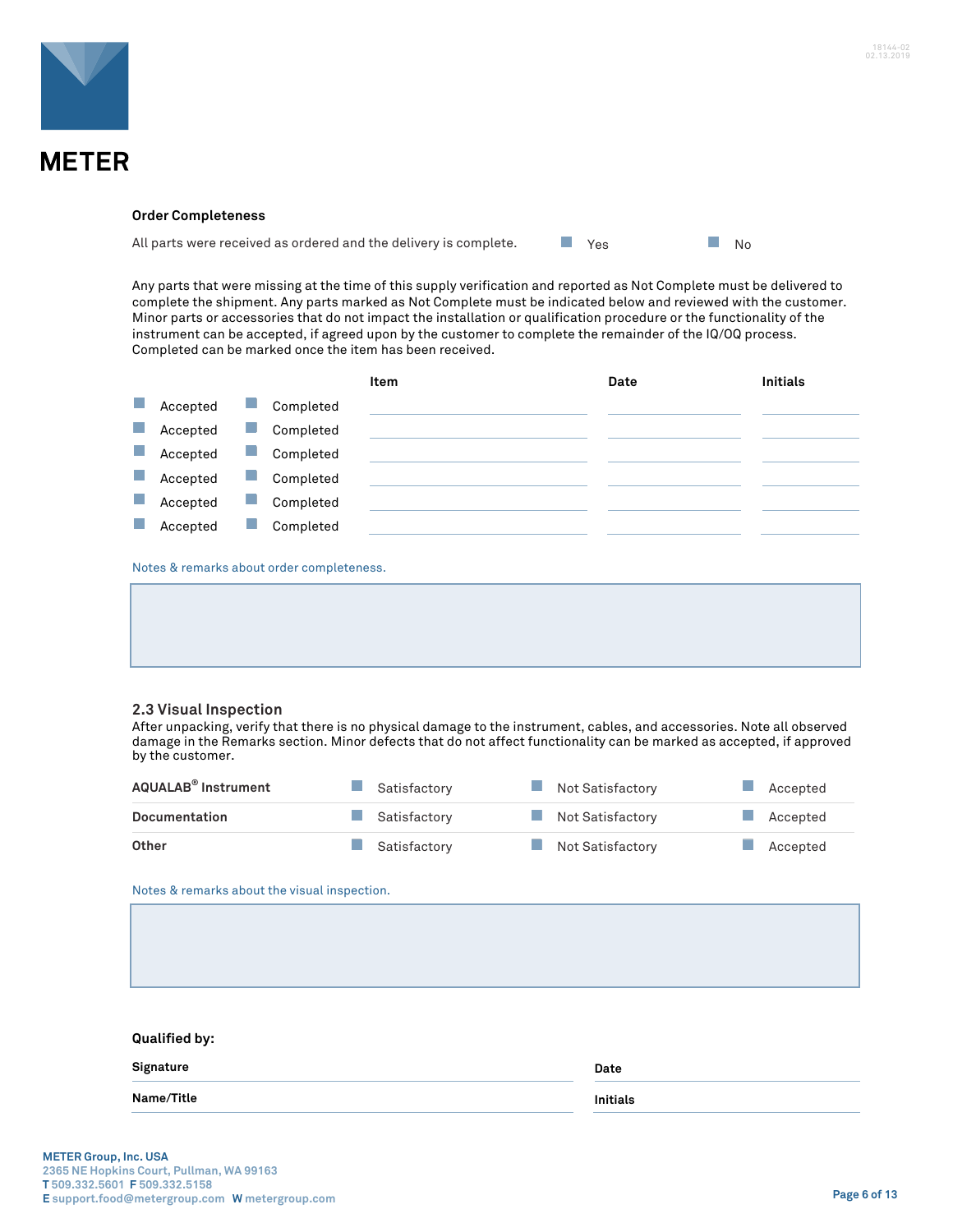

#### **<sup>S</sup>2.4 Environmental Conditions**

Installation of the AQUALAB instrument includes placing the instrument on a level surface in a location where the temperature remains stable. This location should be well away from air conditioner and heater vents, open windows, outside doors, or other items that may cause rapid temperature fluctuation or vibration.

| Location              | Satisfactory | Not Satisfactory | Accepted |
|-----------------------|--------------|------------------|----------|
| <b>Adequate Power</b> | Satisfactory | Not Satisfactory | Accepted |
| <b>Stable Surface</b> | Satisfactory | Not Satisfactory | Accepted |
| Temperature           | Satisfactory | Not Satisfactory | Accepted |

#### Notes & remarks about the visual inspection.

#### **Qualified by:**

| Signature  | Date            |
|------------|-----------------|
| Name/Title | <b>Initials</b> |

#### **2.5 Power Up Test**

After finding a good location for the AQUALAB instrument, plug the power cord into the back of the unit and the other end into a standard AC outlet.

| Instrument is powered upon switching on.     | Yes | No |  |  |  |
|----------------------------------------------|-----|----|--|--|--|
| Notes & remarks about the visual inspection. |     |    |  |  |  |
|                                              |     |    |  |  |  |
|                                              |     |    |  |  |  |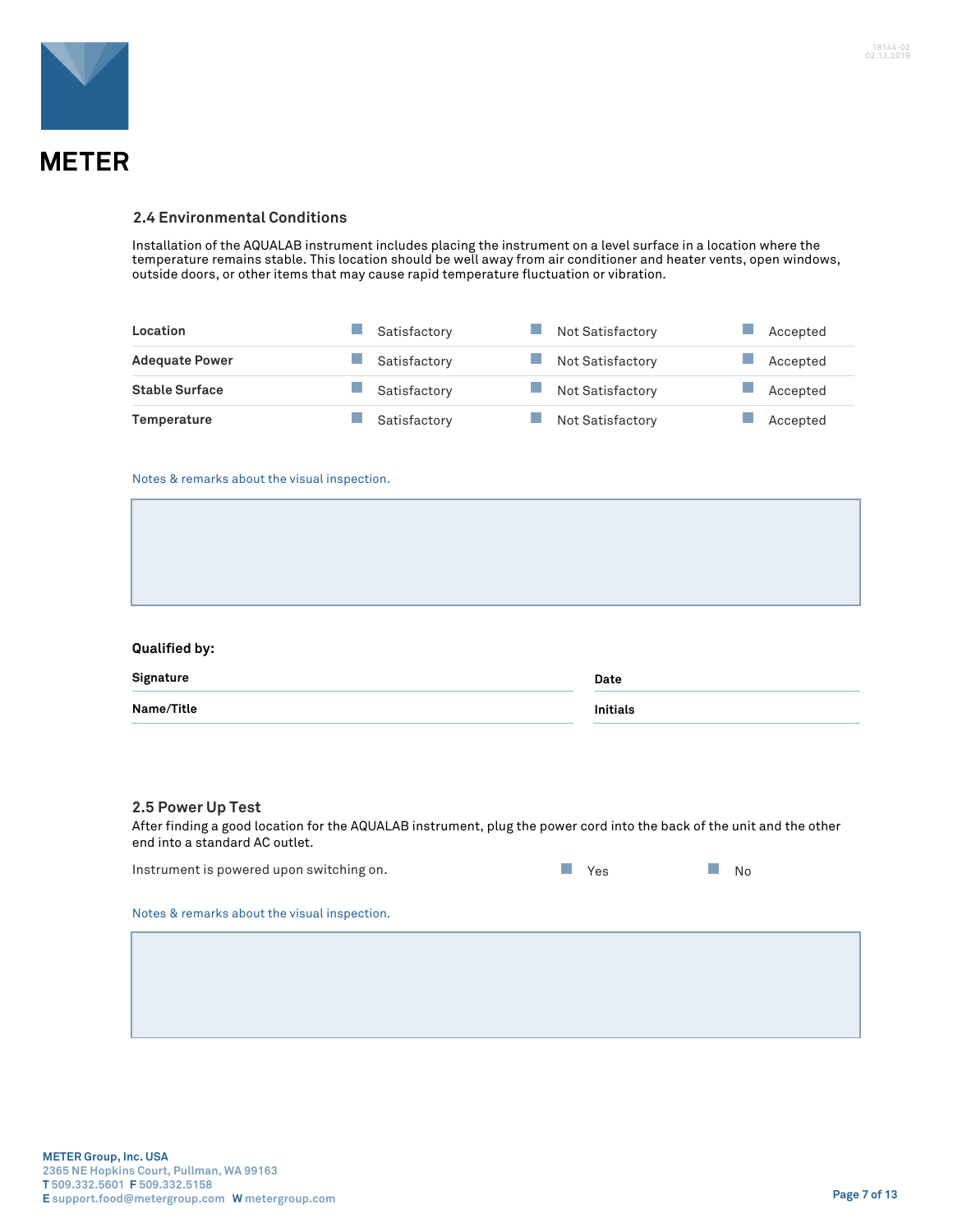

#### **Completeness of Installation Qualification (IQ)**

Installation Qualification was completed and documented according to the manufacturer's guidelines.

**No. 2. In the Second Street Second Street Second Street Second Street Second Street Second Street Second Street Second Street Second Street Second Street Second Street Second Street Second Street Second Street Second Stre** 

Notes & remarks about the completeness of the Installation Qualification.

#### **METER Group, Inc. USA Authorized Representative**

| Signature  | Date            |
|------------|-----------------|
| Name/Title | <b>Initials</b> |

Installation Qualification was reviewed by the representative of the system owner. Reviewed and approved by:

| Signature  | Date            |
|------------|-----------------|
| Name/Title | <b>Initials</b> |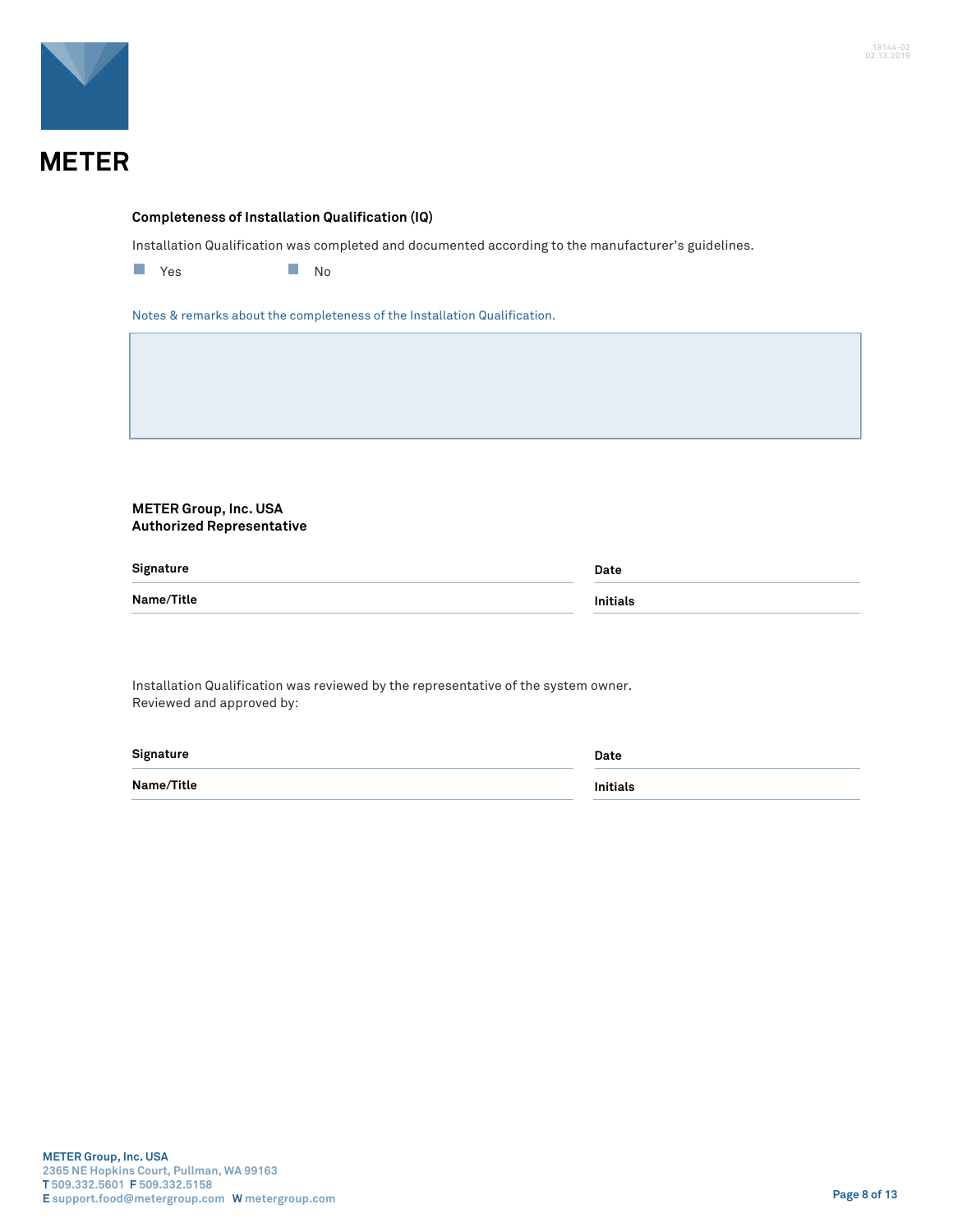

### **3. Operational Qualification (OQ)**

**Description of tests that are to be executed for Operational Qualification of the AQUALAB® 4 to prove proper operation of the installed instrument.**

#### **3.1 Hardware Testing**

| The display is functional $\blacksquare$ Yes |  | $\Box$ No |
|----------------------------------------------|--|-----------|
| The keypad is functional $\blacksquare$ Yes  |  | No        |

Notes & remarks about the visual inspection.

#### **Qualified by:**

| Signature  | Date            |
|------------|-----------------|
| Name/Title | <b>Initials</b> |
|            |                 |

| 3.2 System Information             |                         |  |  |
|------------------------------------|-------------------------|--|--|
| Manufacturer METER Group, Inc. USA | <b>Firmware Version</b> |  |  |
| Model                              | <b>Serial Number</b>    |  |  |

#### **3.2.1 System Information**

The AQUALAB 4 line of instruments contain a chilled mirror dew point sensor for determining water activity. The AQULAB 4TEV model contains both the chilled mirror sensor and a capacitance relative humidity sensor. The performance of the sensors is verified by measuring specially prepared calibration standards that have a specific molality and water activity. Performance Verification Standards in four water activity levels are used for qualification: 0.250, 0.500,0.760, and 1.000aw. The AQUALAB dew point sensor will read each standard within ± 0.003aw of the stated value. The capacitance (volatiles) sensor will read each standard within ± 0.015a<sub>w</sub> of the stated value. To measure the water activity of the standards, follow the instructions in the User Manual for taking a reading.

| Standard @ 25 °C                 |       | Lot | <b>Dew Point Sensor</b><br>$a_w \pm 0.003$ | Temperature °C | <b>Volatiles Sensor</b><br>$a_w \pm 0.015$ (4TEV only) | Temperature °C |
|----------------------------------|-------|-----|--------------------------------------------|----------------|--------------------------------------------------------|----------------|
| 13.41m LiCl                      | 0.250 |     |                                            |                |                                                        |                |
|                                  | 0.250 |     |                                            |                |                                                        |                |
| 8.57m LiCl                       | 0.500 |     |                                            |                |                                                        |                |
|                                  | 0.500 |     |                                            |                |                                                        |                |
| 6.0m NaCl                        | 0.760 |     |                                            |                |                                                        |                |
|                                  | 0.760 |     |                                            |                |                                                        |                |
| Steam Distilled H <sub>2</sub> 0 | 1.000 |     |                                            |                |                                                        |                |
|                                  | 1.000 |     |                                            |                |                                                        |                |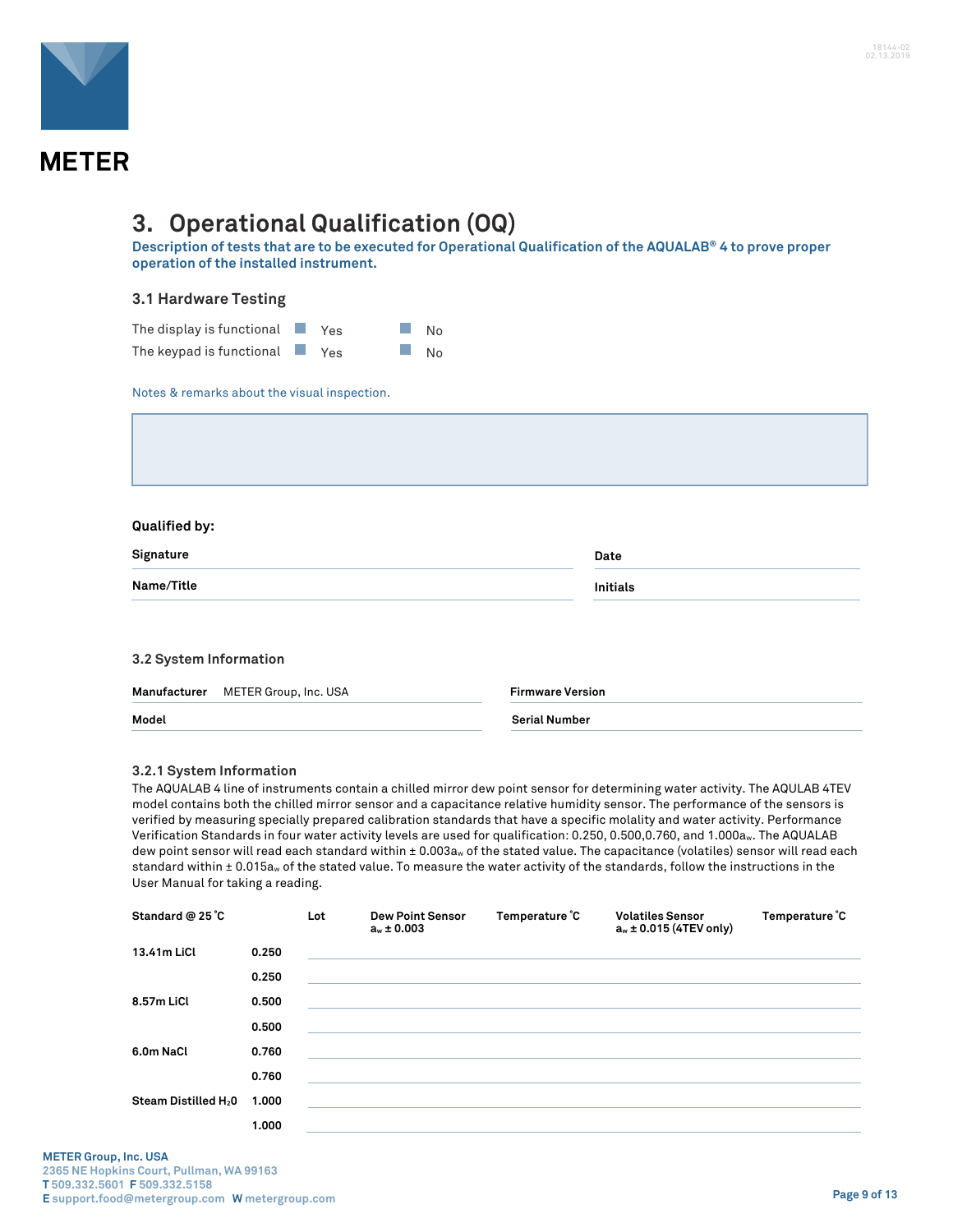

Water Activity Standards are within specification.  $\blacksquare$  Yes  $\blacksquare$  No

| $\sim$ |  |
|--------|--|
|        |  |

Notes & remarks about the testing against the Water Activity Standards.

If verification standards are out of specification, clean the instrument and follow the procedure in the User's Manual to perform a linear offset. Repeat the verification process with fresh standards.

| Standard @ 25 °C                 |       | Lot | <b>Dew Point Sensor</b><br>$a_w \pm 0.003$ | Temperature °C | <b>Volatiles Sensor</b><br>$a_w \pm 0.015$ (4TEV only) | Temperature °C |
|----------------------------------|-------|-----|--------------------------------------------|----------------|--------------------------------------------------------|----------------|
| 13.41m LiCl                      | 0.250 |     |                                            |                |                                                        |                |
|                                  | 0.250 |     |                                            |                |                                                        |                |
| 8.57m LiCl                       | 0.500 |     |                                            |                |                                                        |                |
|                                  | 0.500 |     |                                            |                |                                                        |                |
| 6.0m NaCl                        | 0.760 |     |                                            |                |                                                        |                |
|                                  | 0.760 |     |                                            |                |                                                        |                |
| Steam Distilled H <sub>2</sub> 0 | 1.000 |     |                                            |                |                                                        |                |
|                                  | 1.000 |     |                                            |                |                                                        |                |
|                                  |       |     |                                            |                |                                                        |                |

Water Activity Standards are within specification.  $\blacksquare$  Yes No

Notes & remarks about the verification process and testing.

| <b>Qualified by:</b> |                 |
|----------------------|-----------------|
| Signature            | Date            |
| Name/Title           | <b>Initials</b> |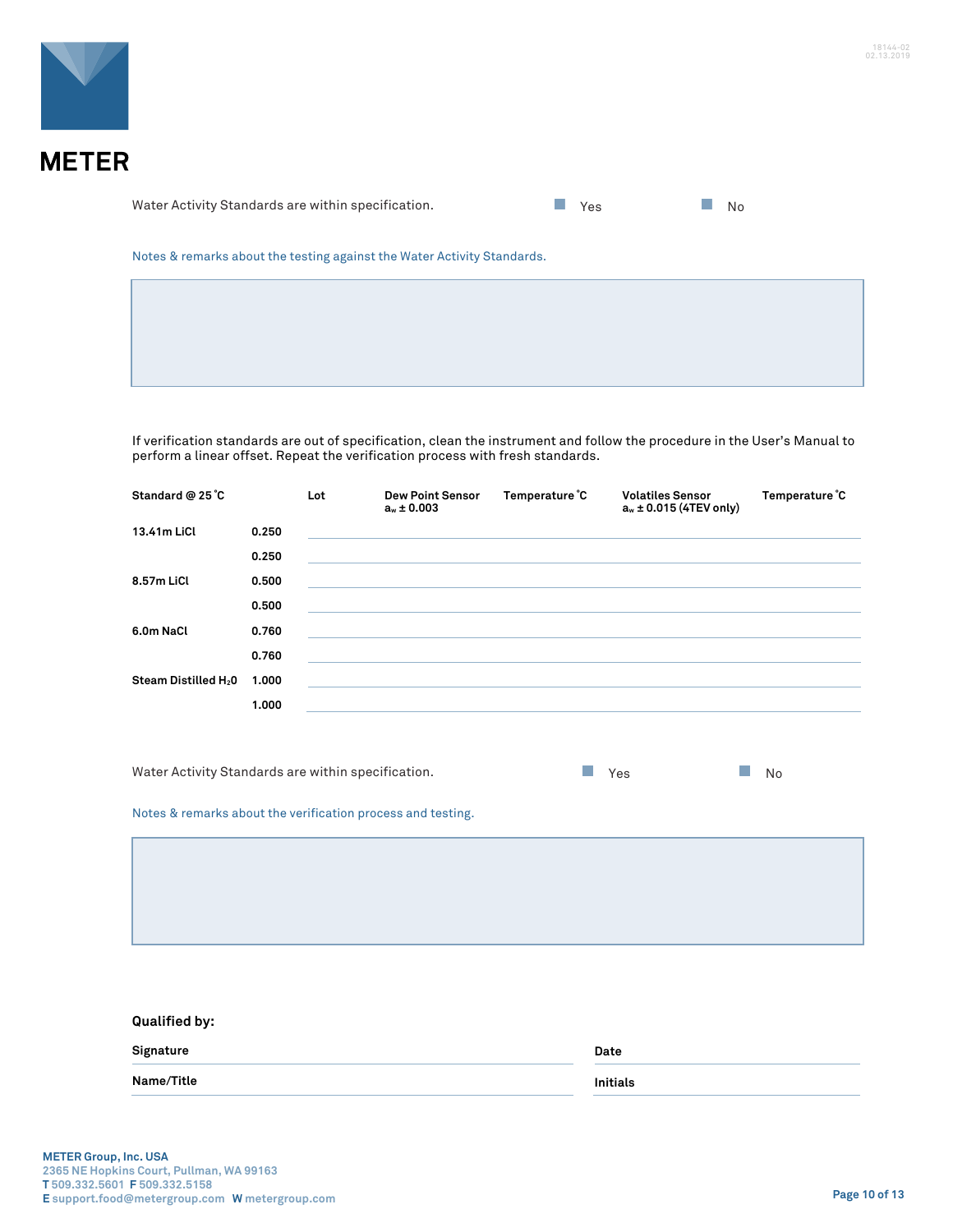

#### **3.2.2 Equipment Familiarization**

This section ensures that the instrument operators receive appropriate equipment training to ensure proper operation, maintenance, and generation of results with the AQUALAB 4 Water Activity Instrument. Product familiarization covers instruction on basic operations, functionality and features of the instrument, and routine maintenance including cleaning procedures.

| Equipment familiarization and training was completed for the AQUALAB® | Yes  | <b>No</b> |
|-----------------------------------------------------------------------|------|-----------|
|                                                                       |      |           |
| Qualified by:                                                         |      |           |
| Signature                                                             | Date |           |
| <b>Name/Title</b><br><b>Initials</b>                                  |      |           |

#### **Completeness of Operational Qualification (OQ)**

Operational Qualification was completed and documented according to manufacturers' guidelines.

| Initial Qualification | Requalification |
|-----------------------|-----------------|
|                       |                 |

| Qualification met the Vendor Acceptance Criteria | Yes |  | No |
|--------------------------------------------------|-----|--|----|
|--------------------------------------------------|-----|--|----|

**NOTE: If any deficiencies are found, fill out the instructions for a corrective action on Page 13 of this document.**

#### **METER Group, Inc. USA Authorized Representative**

| Signature  | Date            |
|------------|-----------------|
| Name/Title | <b>Initials</b> |

Operational Qualification was reviewed by the representative of the system owner. Reviewed and approved by:

| Signature  | Date            |
|------------|-----------------|
| Name/Title | <b>Initials</b> |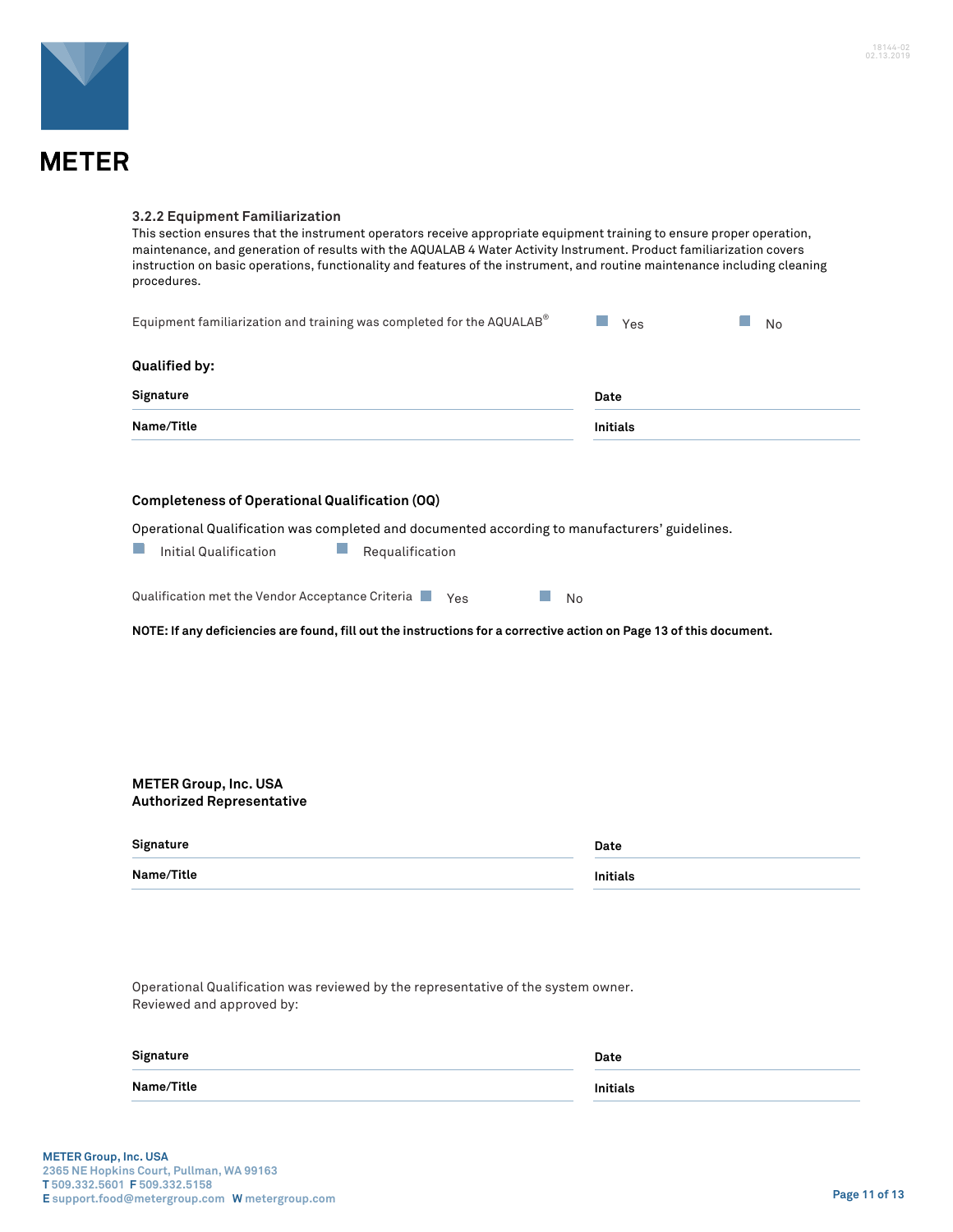

### **ii. Appendix: Training Record**

**This training record is for instruction in basic operation, functionality, instrument parameters, as well as on basic hardware features of the installed system including routine maintenance and cleaning procedures. Please contact METER Group, Inc. USA to learn about available training and seminars.**

**Authorized support specialists perform the qualification services offered by METER Group, Inc. USA.**

| Name | Date |
|------|------|
| Name | Date |
| Name | Date |
| Name | Date |
| Name | Date |
| Name | Date |
| Name | Date |
| Name | Date |
| Name | Date |
| Name | Date |
| Name | Date |
| Name | Date |
| Name | Date |
| Name | Date |

#### **METER Group, Inc. USA Authorized Representative**

| Signature  | Date            |
|------------|-----------------|
| Name/Title | <b>Initials</b> |

Operational Qualification was reviewed by the representative of the system owner. Reviewed and approved by:

| Signature         | Date     |
|-------------------|----------|
| <b>Name/Title</b> | Initials |